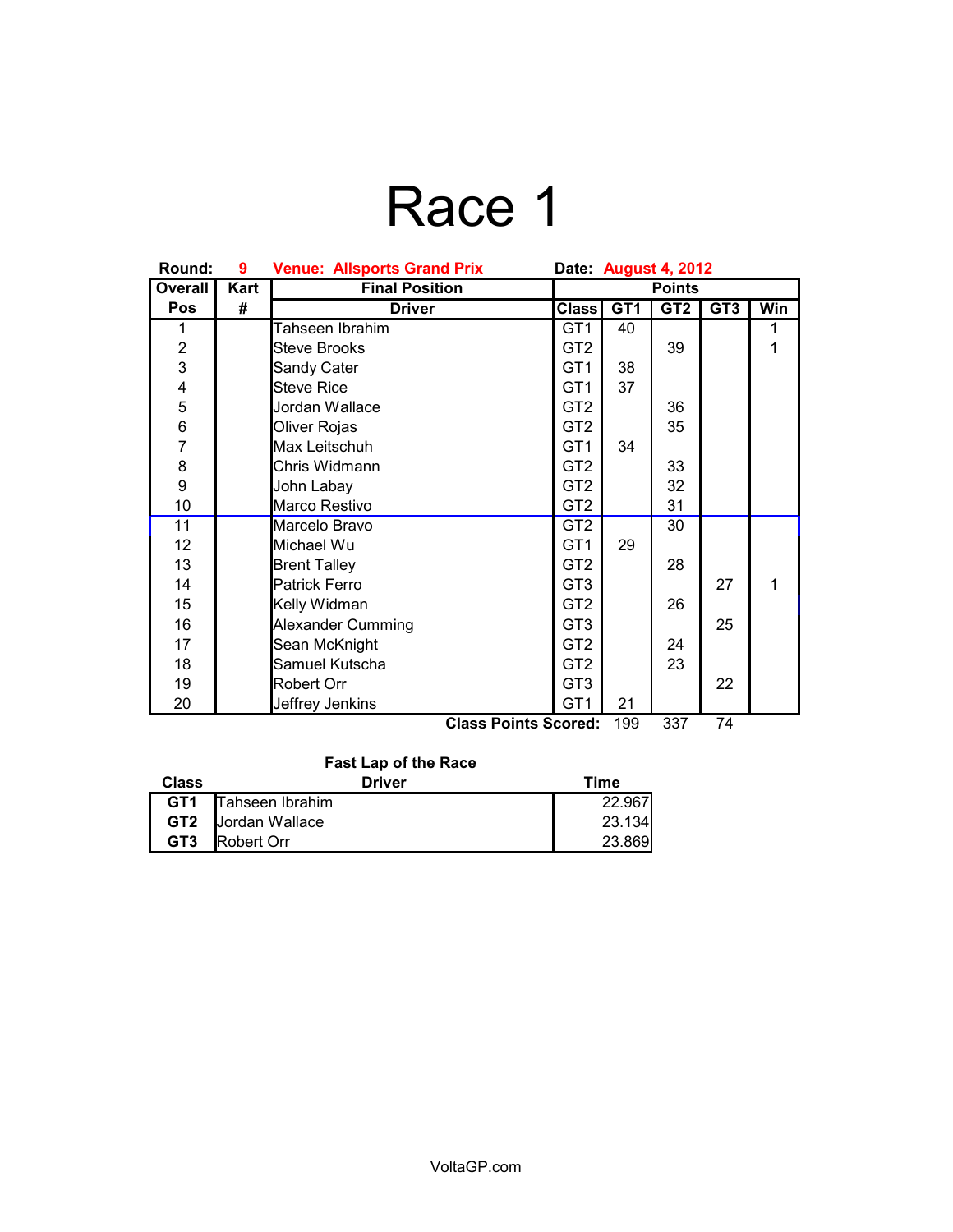## Race 2

| Round:                                          | 9    | <b>Venue: Allsports Grand Prix</b><br>Date: August 4, 2012 |                 |     |                 |                 |     |
|-------------------------------------------------|------|------------------------------------------------------------|-----------------|-----|-----------------|-----------------|-----|
| <b>Overall</b>                                  | Kart | <b>Final Position</b>                                      | <b>Points</b>   |     |                 |                 |     |
| Pos                                             | #    | <b>Driver</b>                                              | <b>Class</b>    | GT1 | GT <sub>2</sub> | GT <sub>3</sub> | Win |
| 1                                               |      | Tahseen Ibrahim                                            | GT1             | 40  |                 |                 | 1   |
| $\overline{c}$                                  |      | Jordan Wallace                                             | GT <sub>2</sub> |     | 39              |                 | 1   |
| 3                                               |      | Sandy Cater                                                | GT <sub>1</sub> | 38  |                 |                 |     |
| 4                                               |      | Michael Wu                                                 | GT <sub>1</sub> | 37  |                 |                 |     |
| 5                                               |      | <b>Steve Brooks</b>                                        | GT <sub>2</sub> |     | 36              |                 |     |
| 6                                               |      | Oliver Rojas                                               | GT <sub>2</sub> |     | 35              |                 |     |
| $\overline{7}$                                  |      | Steve Rice                                                 | GT <sub>1</sub> | 34  |                 |                 |     |
| 8                                               |      | Max Leitschuh                                              | GT <sub>1</sub> | 33  |                 |                 |     |
| 9                                               |      | John Labay                                                 | GT <sub>2</sub> |     | 32              |                 |     |
| 10                                              |      | Kelly Widmann                                              | GT <sub>2</sub> |     | 31              |                 |     |
| 11                                              |      | Marco Restivo                                              | GT <sub>2</sub> |     | 30              |                 |     |
| 12 <sub>2</sub>                                 |      | Marcelo Bravo                                              | GT <sub>2</sub> |     | 29              |                 |     |
| 13                                              |      | Chris Widmann                                              | GT <sub>2</sub> |     | 28              |                 |     |
| 14                                              |      | <b>Brent Talley</b>                                        | GT <sub>2</sub> |     | 27              |                 |     |
| 15                                              |      | Samuel Kutscha                                             | GT <sub>2</sub> |     | 26              |                 |     |
| 16                                              |      | Sean McKnight                                              | GT <sub>2</sub> |     | 25              |                 |     |
| 17                                              |      | Robert Orr                                                 | GT <sub>3</sub> |     |                 | 24              | 1   |
| 18                                              |      | Jeffrey Jenkins                                            | GT <sub>1</sub> | 23  |                 |                 |     |
| 19                                              |      | <b>Patrick Ferro</b>                                       | GT <sub>3</sub> |     |                 | 22              |     |
| 20                                              |      | Alexander Cumming                                          | GT <sub>3</sub> |     |                 | 21              |     |
| 67<br>205<br>338<br><b>Class Points Scored:</b> |      |                                                            |                 |     |                 |                 |     |

### **Fast Lap of the Race**

| Class           | <b>Driver</b>      | Time   |
|-----------------|--------------------|--------|
| GT <sub>1</sub> | Tahseen Ibrahim    | 22.774 |
| GT <sub>2</sub> | Steve Brooks       | 22.954 |
| GT <sub>3</sub> | <b>IRobert Orr</b> | 23.543 |

$$
\mathsf{D}\mathsf{L}\mathsf{L}\mathsf{L}\mathsf{D}
$$